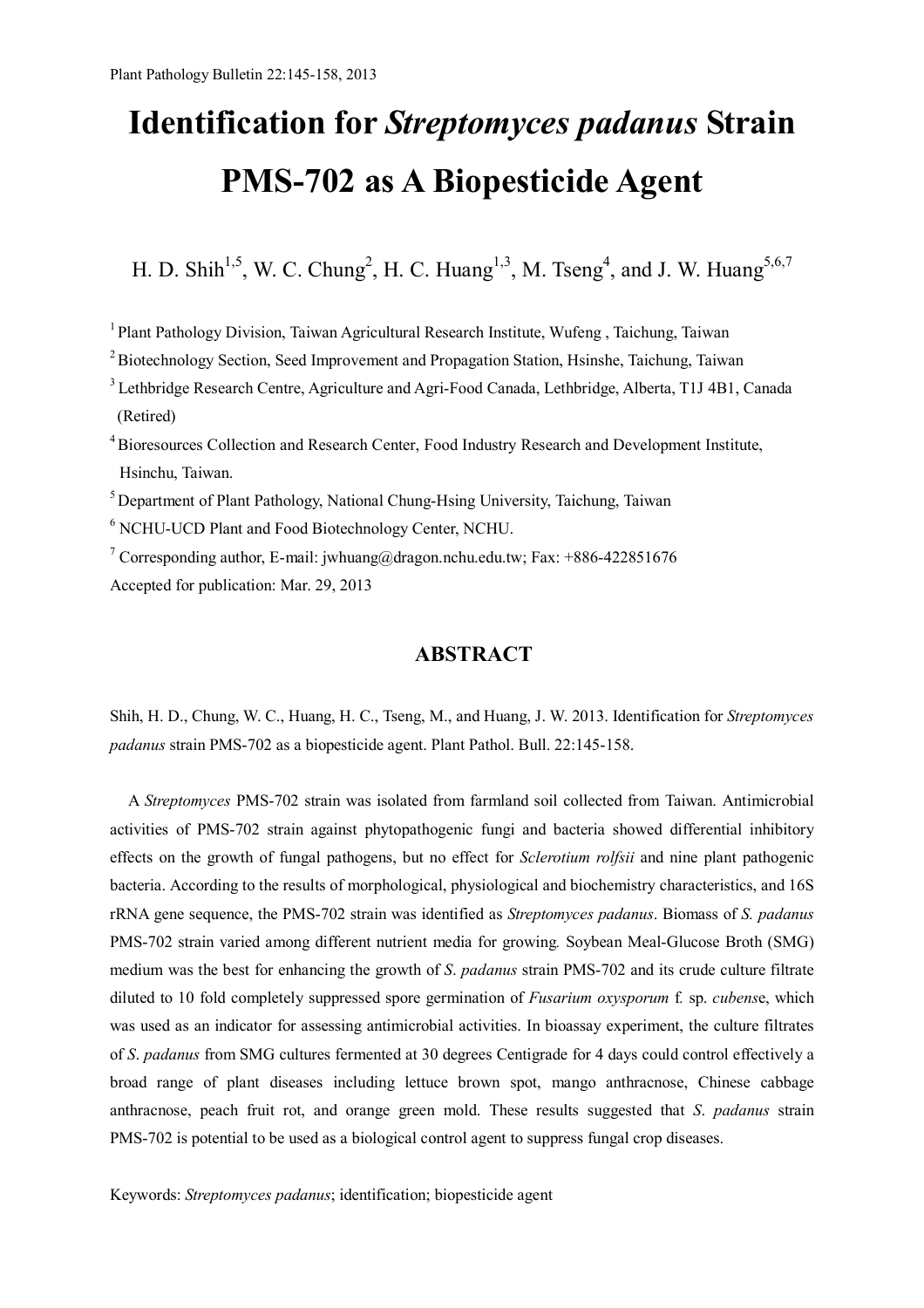## **INTRODUCTION**

At the beginning of the 21st century, to have a high quality of life and a friendly environmental ecosystem are highly desired. The safety and security of food supply has become a particular focus for concern. In recent years, countries all over the world have begun to promote organic farming, the main tenet of which is the avoidance of using chemical fertilizers and pesticides. Integrated pest management (IPM), involving the use of conservation tillage, organic additives and biocontrol of plant diseases, has become the aim for long-term control of diseases and pests. It is believed that these technologies offer safe methods of crop production and contribute to sustainable agriculture.

Baker  $(4)$  reported that biological control is an important part of a strategy for maintaining a balance with pests, diseases and natural enemies of agriculture crops. The definition of biological control is: reducing the damage to crops by disease-causing fungi by suppressing their population, vigor or ability to infect crops through the use of one or several antagonistic micro-organisms in a natural or artificial environment  $(2, 3, 5, 8, 20)$ . At the end of the twentieth century, scientists carried out a wide range of researches into biocontrol, mostly using fungi, nematodes, viruses, bacteria or actinomycetes as the biological agents. Many biological products resulted from this work  $(7, 10, 14, 22, 10)$  $30, 34$ ). By the end of 1998, 175 active components and 700 derivative products had been developed  $(29, 36)$ . These included: AQ10® (*Ampelomyces quisqualis*), Fusaclean® (*Fusarium oxysporum*), SoilGard® (*Gliocladium virens* GL-21), T-22G® (*Trichoderma harzianum*), Kodiak® (*Bacillus subtilis*), BioJect Spot-Less® (*Pseudomonas aureofaciens*), Stealth® (*Steinernema feltiae*), CYD-X® (Heliothis Nucleopolyhedrosis Virus; NPV), Actinovate® (*Streptomyces lydicus* WYEC 108), Mycostop® (*S*. *griseoviridis* K61) (8, 22) .

For this research, we isolated 200 strains of actinomycetes from field soil, compost and agricultural media in Taiwan. Ninety eight percent of these strains were

identified as *Streptomyces* species; the other strains were identified as *Actinomadura*, *Herbidospora*, *Microbispora* and *Streptosporangium* species. It is known that *Streptomyces* spp. have wide-ranging antagonistic effects against plant diseases caused by fungi  $(13, 30)$ . Therefore, the objectives of this study were to characterize the taxonomic identification of PMS-702, and assay the ability of antagonistic effects and evaluate the potential of PMS-702 strain for plant disease control.

## **MATERIALS AND METHODS**

#### **Organisms, nutrient media and plant materials**

Antimicrobial activities were tested *in vitro* against phytopathogenic fungi and bacteria listed in Table 1 and Table 2, respectively. The following six nutrient media were used in this study: Glucose-Molasses medium(GMM), Glucose-Soybean meal-Glycerol Broth (GSG), Modified Chitin Broth (MCB), Soybean meal-Fish meal-Chitin Broth (SFC), Soybean meal-Glucose Broth (SMG), and Tryptone-Yeast extract-Glucose Broth (TYG). All media were prepared as described in Ronald<sup>(31)</sup> and Tsao *et al.*<sup>(35)</sup> and adjusted to pH 8.0. Seeds and fruits of tested plants were obtained from commercial companies and traditional market in Taiwan. They were lettuce (*Lactuca scariola* var. *sativa* Bisch.), Chinese cabbage (*Brasica rapa* L. Chinese Group), mango (*Mangifera indica* L.), peach (*Prunus persica* L. Batsch) and orange (*Citrus reticulate* Blanco).

#### **Isolation of actinomycetes**

Soils and composts from different fields of Taiwan were brought to the laboratory. The PMS-702 strain from soil had been isolated by pour plate technique on Nutrient agar, Chitin agar and Humic acid-vitamin agar  $(HV)$ <sup>(16)</sup> after serial dilution in distilled water. Dry colonies of actinomycetes were selected and isolated. These isolated colonies were then preserved in glycerol based media and stored at  $-20^{\circ}$ C for further analysis and test.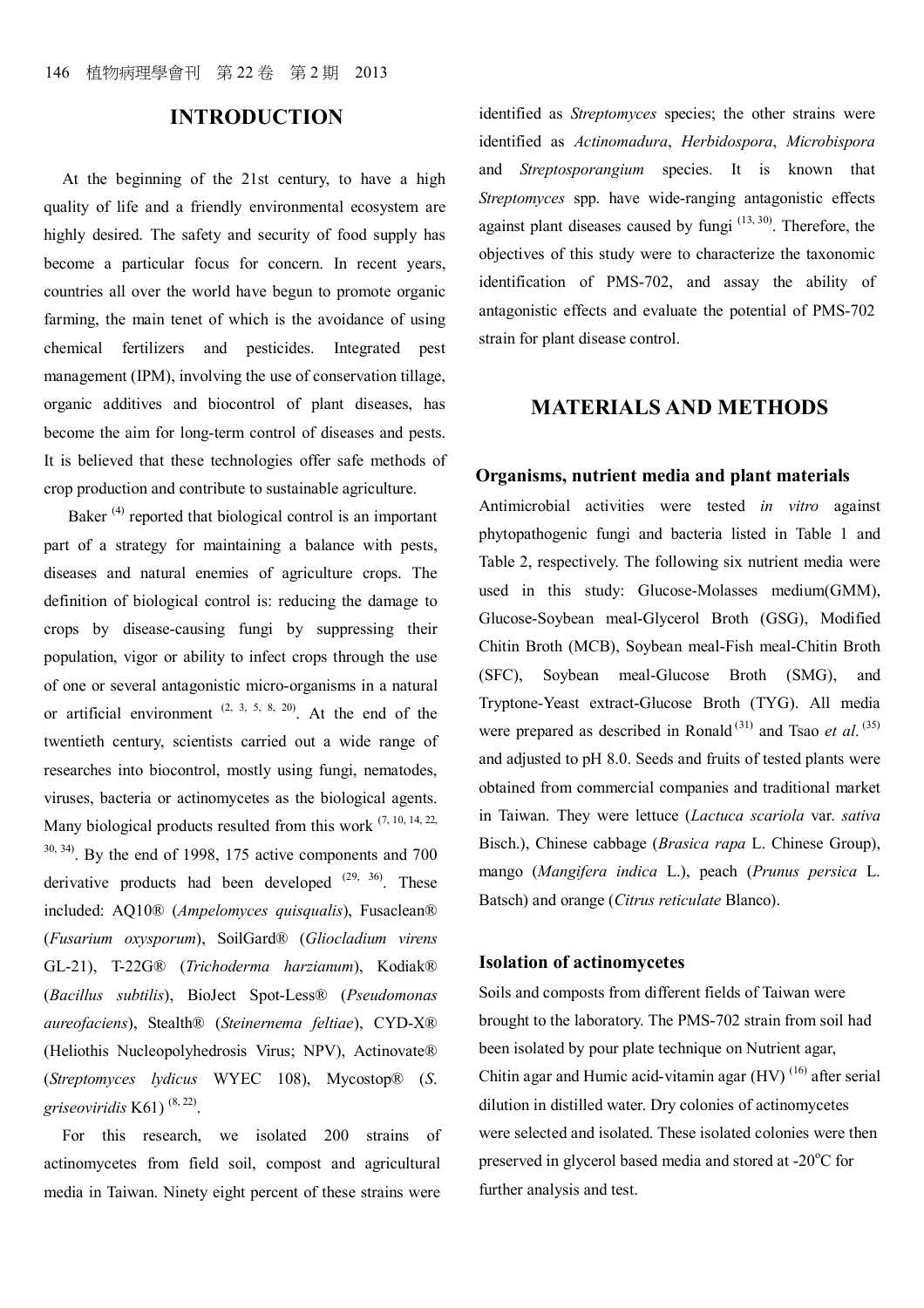# **Antimicrobial activities of PMS-702 strain against phytopathogenic fungi and bacteria**

*In vitro* antifungal and antibacterial activity tests were performed using plate assay technique. *Streptomyces* strain PMS-702 was inoculated by streaking on PDA at 1.5 cm from the edge of the Petri dish. The PDA plate was further inoculated with mycelial mat plugs (0.8 cm in diameter) of 31 isolates of phytopathogenic fungi and 9 strains of phytopathogenic bacteria at 5 cm from *Streptomyces* strain PMS-702. The inoculated plates were placed in an incubator at  $24^{\circ}$ C for 7 days. Antagonism was measured by the determination of the size of the inhibition zone. There were 3 replicates for each treatment. This experiment was repeated for 3 times.

#### **Identification of PMS-702 strain**

PMS-702 strain was characterized by morphological, physiological and biochemical methods, and 16S rRNA gene sequence. The medium used for morphological studies was International *Streptomyces* Project (ISP) media 2, 3, and 4 and the incubation time of the pure culture was 7 days at  $28^{\circ}$ C <sup>(27)</sup>. Morphological methods consist of light microscopic and scanning electron microscopic methods. The microscopic characterization was done by cover slide culture. The mycelial structure, color and arrangement of conidiospore and arthrospore on the mycelium were observed through the oil immersion. The characteristic of mycelial structure was compared to the description of Bergey's manual of Determinative Bacteriology<sup>(37)</sup>. Various physiological and biochemical tests performed for the identification of PMS-702 strain were as follows: utilization of different carbon and nitrogen sources, production of chitinase and β-1,3-glucanase, lysozyme resistance, melanin and nitrate reductase (32). Chromosomal DNA was isolated as a template for 16S rRNA gene sequencing, which was completed using the MicroSeq 16S rRNA gene kit (Perkin-Elmer Applied Biosystems Division [PE-ABD], Foster City, USA). Cycle sequencing was performed by the Applied Biosysterms DNA sequencer (model ABI 310). The sequences of amplified 16S rRNA genes were compared with

existing sequences in GenBank using the NCBI- BLAST (Basic Local Alignment Search Tool) program<sup>(1, 15)</sup>.

# **Biomass of** *S. padanus* **PMS-702 in different nutrient media**

Spores of *S*. *padanus* PMS-702 were collected from 7-day-old cultures on ISP4 at  $30^{\circ}$ C, suspended in sterile distilled water and adjusted to  $10^8$  spores/ml. Aliquots (1 ml) of spore suspensions was inoculated into 250 ml shake flasks containing 150 ml of GMM, GSG, MCB, SFC, SMG and TYG media respectively. Cultures were incubated for 7 or 14 days with shaking at 120 rpm at  $25^{\circ}$ C. After incubation, mycelia were harvested by centrifugation (12000 rpm for 15 min at  $4^{\circ}$ C), washed once with distilled water and air-dried. The dry weight of mycelia was used as a measure of growth. There were three replicates for each treatment. This experiment was repeated 3 times.

# **Effect of** *S. padanus* **PMS-702 crude culture filtrate on spore germination of** *F. oxysporum* **f. sp.** *cubense*

The effect of crude culture filtrates of *S. padanus* PMS-702 from GMM, GSG, MCB, SFC, SMG and TYG broth cultures, prepared as described above, on spore germination of *F*. *oxysporum* f. sp. *cubense* was studied in cavity slide (Assistent, Sondheim, Germany). Aliquots (20  $\mu$  l) of the culture filtrate diluted to 5 fold for each media were mixed with 20  $\mu$ 1 of a conidial suspension (2 x 10<sup>4</sup>) spores/ml) of *F*. *oxysporum* f. sp. *cubense* and pipetted into each cavity slide. Control treatments included uninoculated GMM, GSG, MCB, SFC, SMG and TYG broth cultures alone and inoculated sterile distilled water. The cavity slide was placed in glass Petri dish and then incubated at  $24^{\circ}$ C for 16 hrs in the dark. After incubation, the percentage of spore germination was determined by microscopic examination for 100 conidia per replicate and compared with those of the control. There were three replicates for each treatment. This experiment was repeated 3 times.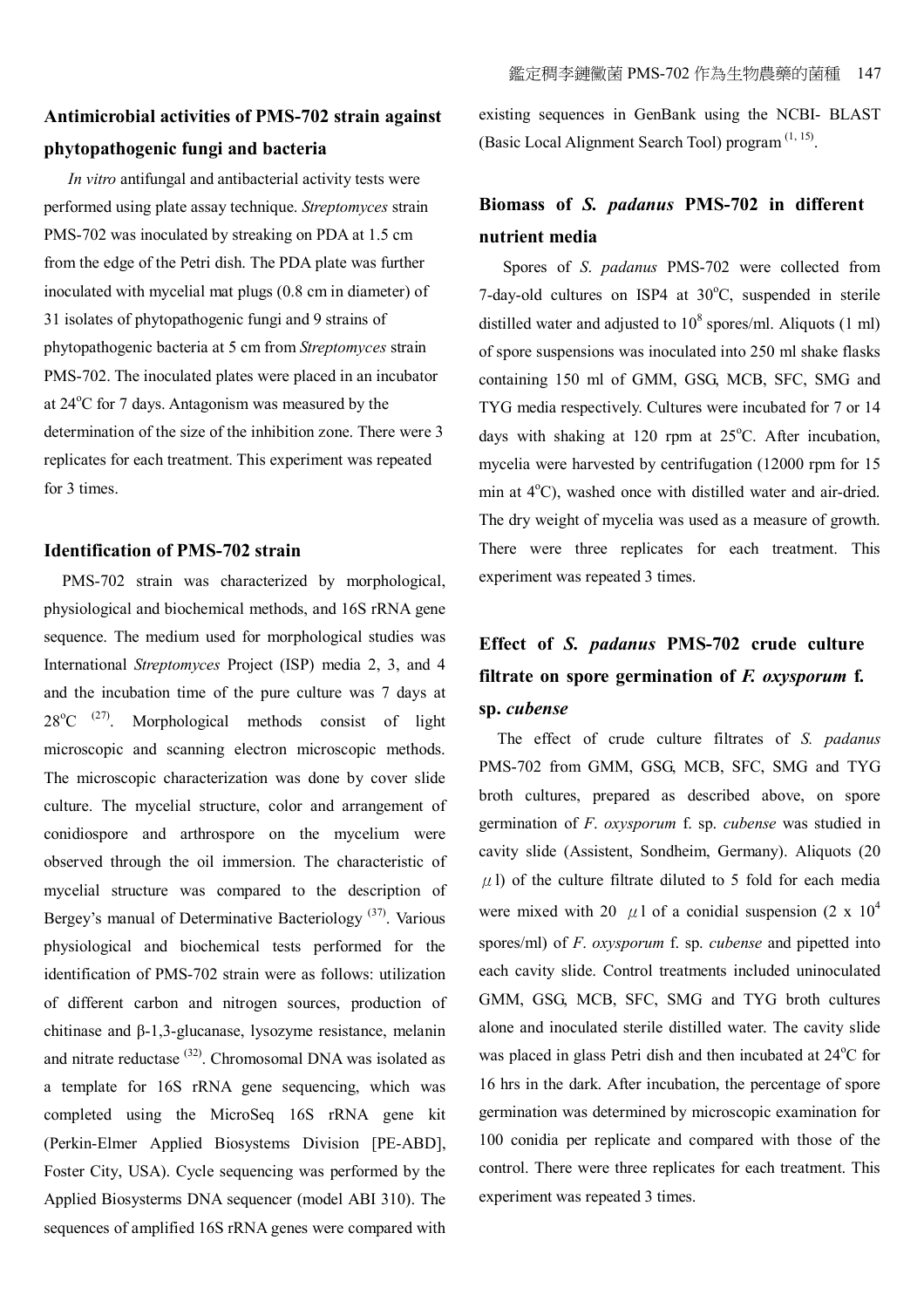|  | Table 1. Origin of phytopathogenic fungi used in this study |  |  |  |  |  |
|--|-------------------------------------------------------------|--|--|--|--|--|
|  |                                                             |  |  |  |  |  |

| Plant pathogen                    | Strain          | Host             | Collector <sup>a</sup> |
|-----------------------------------|-----------------|------------------|------------------------|
| Acremonium diospyri               | A-5012          | Cineraria        | 1                      |
| A. lactucum                       | Al-0818         | Lettuce          | 1                      |
| Alternaria brassicicola           | ABA-31          | Chinese Cabbage  | 1                      |
| Athelia rolfsii                   | AR-0102         | Lily             | 1                      |
| Botrytis cinerea                  | $BC-01$         | Rose             | 3                      |
| B. elliptica                      | <b>B-066</b>    | Lily             | 3                      |
| Colletotrichum dematium           | $MP-3$          | Lettuce          | 1                      |
| C. higginsianum                   | PA-19           | Chinese Cabbage  | 1                      |
| C. gloeosporioides                | $COL-05$        | Mango            | 1                      |
| Fusarium oxysporum f. sp. cubense | <b>BFT-0403</b> | Banana           | 1                      |
| F. oxysporum f. sp. conglutinans  | $FOC-03$        | Cabbage          | 1                      |
| F. oxysporum f. sp. lactucae      | $LFO-03$        | Lettuce          | 1                      |
| F. oxysporum f. sp. lilii         | $G-16$          | Lily             | 1                      |
| F. oxysporum f. sp. niveum        | <b>FNH-0103</b> | Watermelon       | 1                      |
| F. oxysporum f. sp. raphani       | FOR-4566        | Radish           | 1                      |
| F. moniliforme                    | FM-0024         | Lily             | 1                      |
| F. proliferatum                   | <b>FOL-02</b>   | Lily             |                        |
| F. solani                         | <b>FS-05</b>    | Peanut           | 1                      |
| Mycosphaerella pinodes            | $MP-72$         | Garden Pea       |                        |
| Phellinus noxius                  | <b>PN-20</b>    | Palm             | -1                     |
| Penicillium digitatum             | $PG-1$          | Orange           |                        |
| Pestalotiopsis eriobotryfolia     | <b>PST-03</b>   | Loquat           |                        |
| Phytophthora capsici              | <b>PH-5</b>     | Pepper           |                        |
| Ph. citrophthora                  | $PH-1$          | Peach            | 2                      |
| Ph. infestans                     | PI-109          | Tomato           | $\overline{2}$         |
| Ph. palmivora                     | $PH-2$          | Papaya           | $\overline{2}$         |
| Ph. parasitica                    | PH-3            | Lily             | 2                      |
| Pythium aphanidermatum            | PA-105          | Cucumber         |                        |
| P. myriotylum                     | PY-01           | Tomato           | 1                      |
| Rhizoctonia solani AG 4           | <b>RST-04</b>   | Cruciferous crop | 1                      |

<sup>a</sup>1,Plant Disease Management Laboratory, National Chung Hsing University, Taiwan; 2, P. J. Ann, Taiwan Agricultural Research Institute, Taiwan.; 3, T. F. Hsieh, Taiwan Agricultural Research Institute, Taiwan.

#### **Fermentation**

 For large-scale production of culture filtrates, fermentation was carried out in a 5-L fermentor (BTF-600; Bio-TOP, Taiwan). *S*. *padanus* PMS-702 was grown in 5-L fermentor containing 3 L of SMG. Temperature, aeration and agitation were kept at 30°C, 3 vvm and 120 rpm, respectively. pH was adjusted to 7.5 to 8.3. The 4-day-old cultures were filtered under vacuum, and the culture filtrates were lyophilized and stored at  $4^{\circ}$ C in the dark until used for the control of plant diseases.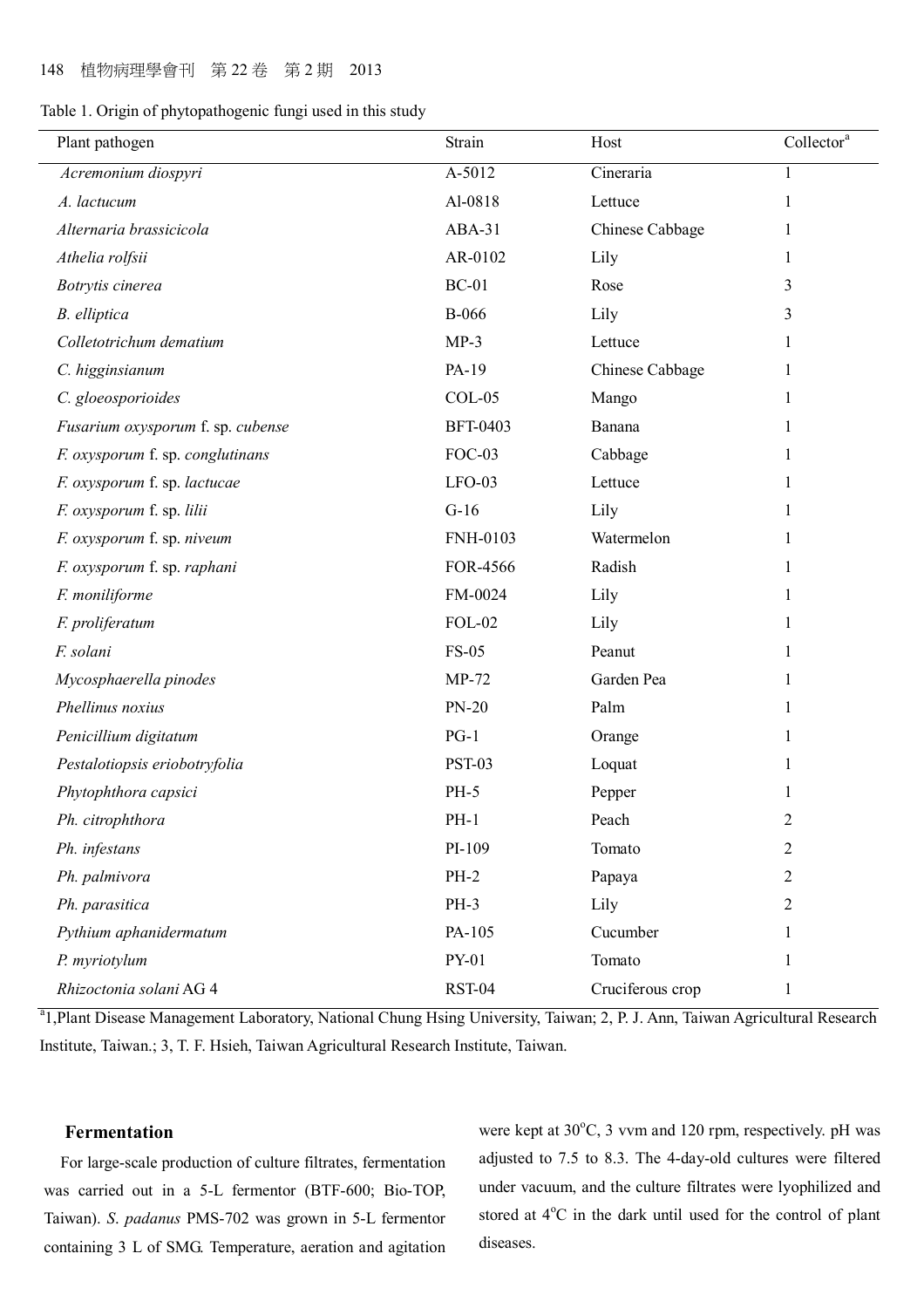# **Application of** *S. padanus* **PMS-702 for control of plant diseases**

In bioassay experiments, the whole plant, detached leaf and fruit tissues were used to assess disease severity. All plants and fruits tested including 28-day-old lettuce plants, 21-day-old Chinese cabbage plants, young leaves of mango plants, peach fruits, and orange fruits were spray-inoculated respectively to runoff with each spore suspension of Acremonium lactucum (2 x  $10^5$  spores/ml), *Colletotrichum* higginsianum (2 x 10<sup>5</sup> spores/ml), *C. gloeosporioides* (1 x 10<sup>5</sup> spores/ml), *Phytophthora citrophthora* (10<sup>5</sup> zoospores/ ml), *Penicillium digitatum* (1 x 10<sup>6</sup> spores/ml). Immediately following inoculation of crude culture filtrates of *S*. *padanus* PMS-702 fermented in SMG cultures at  $30^{\circ}$ C for 4 days diluted to 100- to 300-fold were done, the plants were kept in

Table 2. Origin of phytopathogenic bacteria used in this study

the greenhouse and detached leaves and fruits were placed in an incubator. The control plants were sprayed with distilled water. After incubation for 2 to 10 days depending on different crops, disease was expressed as affected, which was determined by percent severity. Disease severity was recorded using a scale of 0 (no symptoms) to 4 (more than 50% of whole leaves or fruits were necrotic) modified from James <sup>(17)</sup>. This experiment was repeated twice.

#### **Data analysis**

Data of bioassay experiments of *S*. *padanus* PMS-702 were analyzed by SAS/STAT software (SAS Institute, Cary, NC). Means of treatments for each treatment were compared using Student's t-test.

| Plant pathogen                       | Strain   | Host            | Collector <sup>a</sup> |
|--------------------------------------|----------|-----------------|------------------------|
| Acidovorax avenae subsp. citrulli    | $AAC-21$ | Watermelon      |                        |
| Agrobacterium tumefaciens            | $RO-19$  | Rose            |                        |
| A. tumefaciens                       | $RS-3$   | Rose            |                        |
| Burkholderia caryophylli             | $CO-16$  | Carnation       |                        |
| B. caryophylli                       | $GO-8$   | Carnation       |                        |
| Erwinia carotovora subsp. carotovora | $ZL-1$   | Calla lily      |                        |
| E. chrysanthemi                      | $CAS-7$  | Calla lily      |                        |
| Xanthomonas axonopodis pv. citri     | XW-38    | Citrus          |                        |
| X. axonopodis pv. vesicatoria        | $T-40$   | Tomato          |                        |
| X. campestris pv. campestris         | $XCC-70$ | Chinese cabbage |                        |
| Ralstonia solanacearum               | $PS-21$  | Tomato          |                        |

<sup>a</sup>1, Plant Bacteriology Laboratory, National Chung Hsing University, Taiwan.

## **RESULTS**

# **Antimicrobial activities of PMS-702 strain against phytopathogenic fungi and bacteria**

 Results of the dual cultures showed that the strain PMS-702 suppressed significantly the growth of various fungal phytopathogens, except for *Sclerotium rolfsii*. The inhibition zone of foliar plant pathogens (*Alternaria* 

*brassicicola*, *Botrytis cinerea*, *B*. *elliptica*, *Colletotrichum gloeosporioides*, *Mycosphaerella pinodes* and *Pestalotiopsis eriobotryfolia*) and soil-borne plant pathogens (*Fusarium oxysporum* f. sp. *niveum*, *F*. *moniliforme*, *F*. *proliferatum* and *F*. *solani*) was over 2.0 cm when they were dually cultured with PMS-702 for 7 days at 24°C. However, the PMS-702 strain had no obvious effects on inhibiting the growth of bacterial phytopathogens (Table 3, Table 4).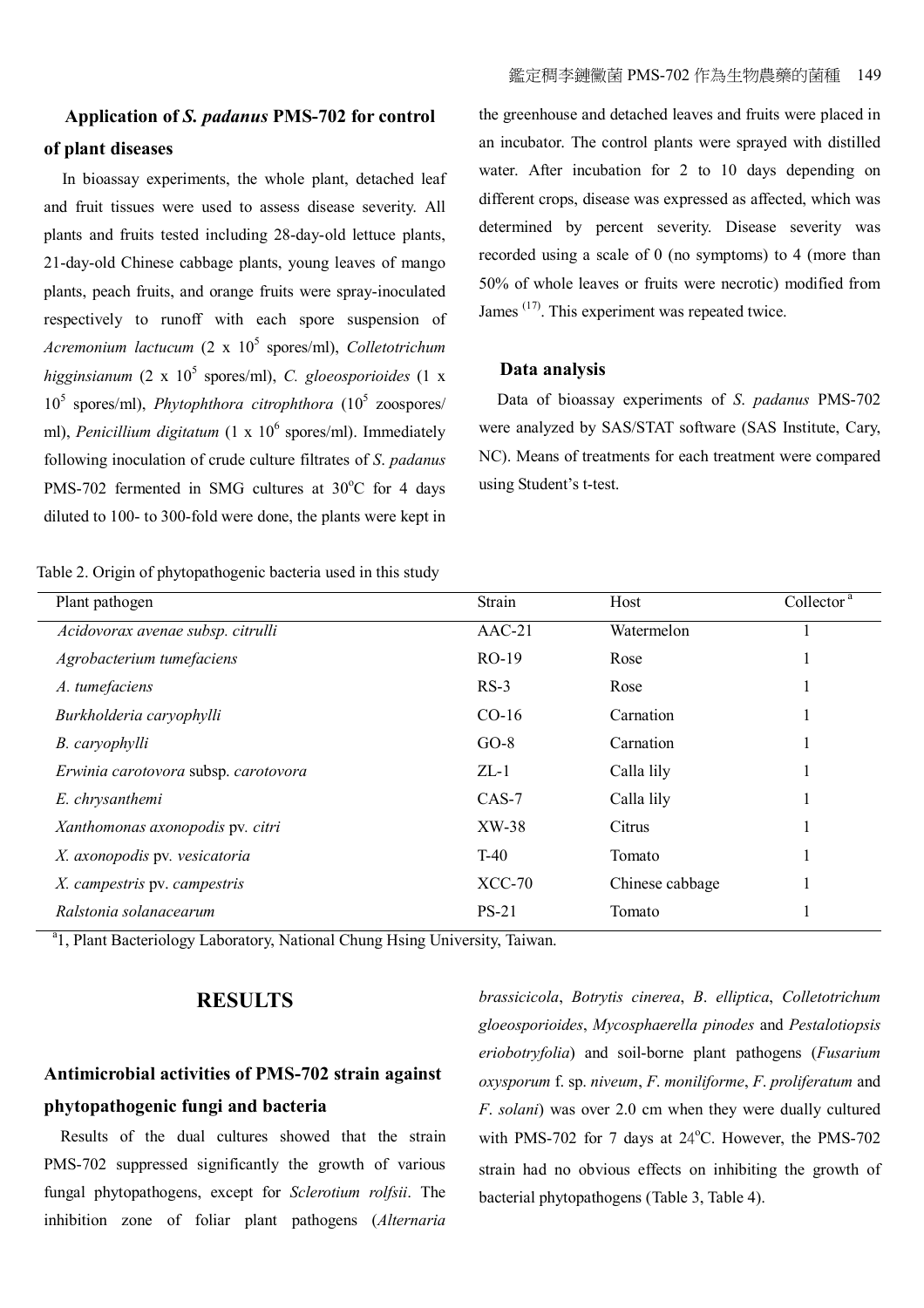| Plant pathogen                       | Inhibition effect |
|--------------------------------------|-------------------|
| Acremonium diospyri                  | $++^a$            |
| A. lactucum                          | $^{++}$           |
| Alternaria brassicicola              | $^{+++}$          |
| Botrytis cinerea                     | $^{+++}$          |
| B. elliptica                         | $^{+++}$          |
| Colletotrichum dematium              | $^{++}$           |
| C. higginsianum                      | $^{++}$           |
| C. gloeosporioides                   | $^{+++}$          |
| Fusarium oxysporum f. sp. cubense    | $^{++}$           |
| F. oxysporum f. sp. conglutinans     | $^{++}$           |
| F. oxysporum f. sp. lactucum         | $^{++}$           |
| F. oxysporum f. sp. lilii            | $^{++}$           |
| F. oxysporum f. sp. niveum           | $^{+++}$          |
| F. oxysporum f. sp. raphani          | $^{++}$           |
| F. moniliforme                       | $^{+++}$          |
| F. proliferatum                      | $^{+++}$          |
| F. solani                            | $^{+++}$          |
| Mycosphaerella pinodes               | $^{+++}$          |
| Phellinus noxius                     | $++$              |
| Penicillium digitatum                | $^{++}$           |
| Pestalotiopsis eriobotryfolia        | $^{+++}$          |
| Phytophthora capsici                 | $++$              |
| Ph. citrophthora                     | $++$              |
| Ph. infestans <sup>b</sup>           | $^{++}$           |
| Ph. palmivora                        | $^{++}$           |
| Ph. parasitica                       | $^{++}$           |
| Pythium aphanidermatum               | $^{++}$           |
| P. myriotylum                        | $^{++}$           |
| Rhizoctonia solani                   | $^{+}$            |
| Sclerotium rolfsii (Athelia rolfsii) |                   |

Table 3. Inhibitory effect of *Streptomyces padanus* PMS-702 on mycelial growth of plant fungal pathogens in PDA medium

 $\frac{a, b}{}$  in Table 4 footnote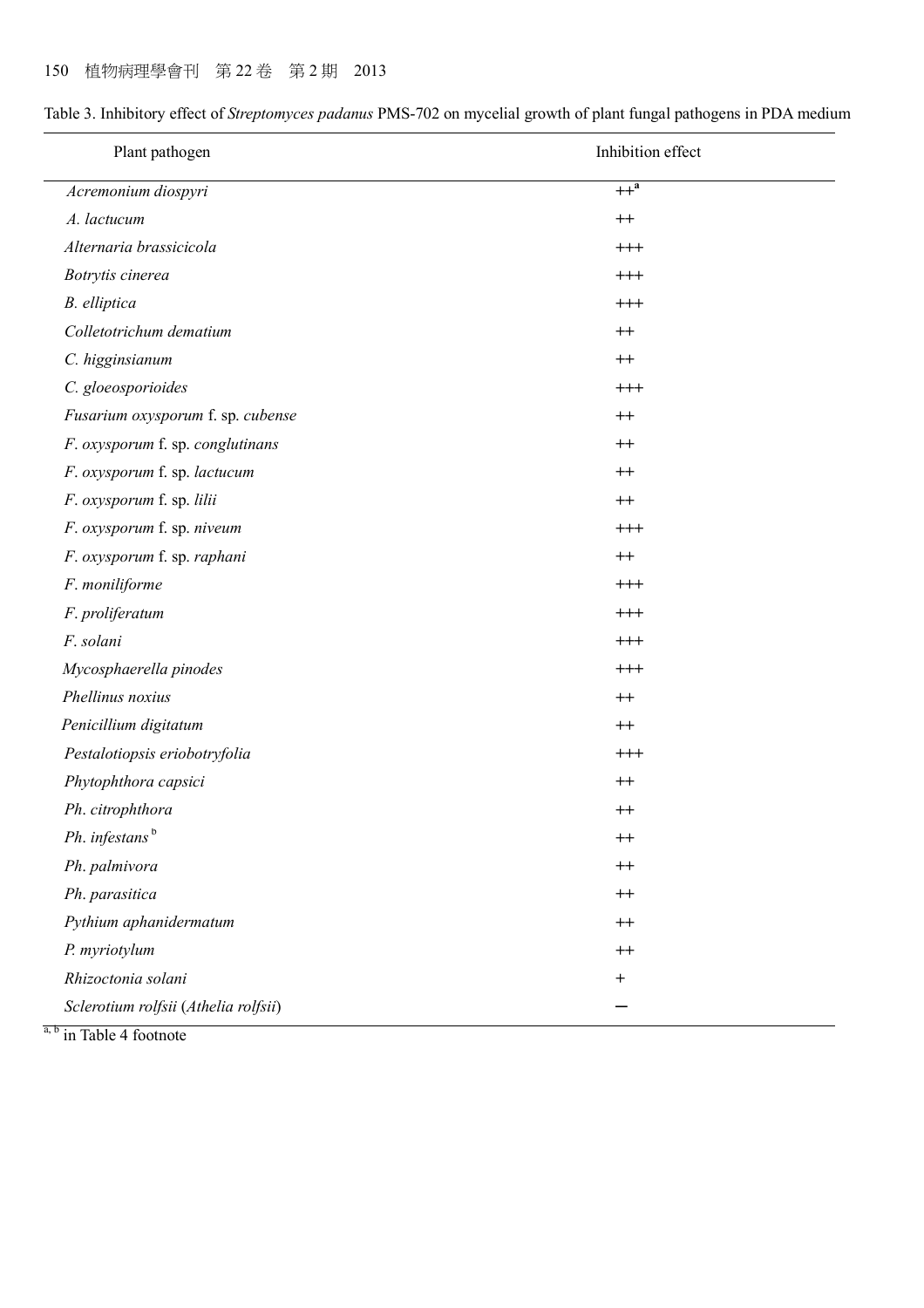| Plant pathogen                                    | Inhibition effect |
|---------------------------------------------------|-------------------|
| Acidovorax avenae subsp. citrulli                 |                   |
| Agrobacterium tumefaciens <sup>c</sup>            |                   |
| Burkholderia caryophylli                          |                   |
| Erwinia carotovora subsp. carotovora <sup>c</sup> |                   |
| Erwinia chrysanthemi <sup>c</sup>                 |                   |
| Ralstonia solanacearum <sup>c</sup>               |                   |
| Xanthomonas axonopodis pv. citri                  |                   |
| Xanthomonas axonopodis pv. vesicatoria            |                   |
| Xanthomonas campestris pv. campestris             |                   |

Table 4. Inhibitory effect of *Streptomyces padanus* PMS-702 on growth of plant bacterial pathogens in the PDA medium

<sup>a</sup> Ratings: +++, r > 2.0 cm; ++,2.0cm > r > 1.0 cm; +, 1.0cm > r > 0.5 cm; -, r < 0.5 cm

 $b$ On rye agar

<sup>c</sup>On Nutrient agar

#### **Identification of PMS-702 strain**

Morphological observation of the 7-day-old culture of strain PMS-702 grown on ISP2, 3, and 4 media revealed that both aerial and vegetative hyphae were abundant. Aerial mycelium varied from grayish yellowish brown to medium gray on different test media. The substrate hyphae were from grayish yellow to orange yellow. Spore chains with more than 20 were spiral, smooth and ovoid in sharp. Diffusible

yellow pigments were produced on ISP2 and ISP4 media, and melanin was not produced. The cell-wall peptidoglycan of strain PMS-702 contained LL-diaminopimelic acid, glucose and ribose, indicating that strain PMS-702 had chemotype cell wall type I  $^{(21)}$ . The utilization of carbohydrates and nitrogen sources of growth characteristics and other characteristics were summarized in Table 5.

Table 5. Comparison of cultural characteristics among 3 strains of *Streptomyces* determined on ISP media 2,3, 4, and 5

|                                                | Cultural characteristics  |                               |                         |                              |                                      |                     |                              |                           |                           |
|------------------------------------------------|---------------------------|-------------------------------|-------------------------|------------------------------|--------------------------------------|---------------------|------------------------------|---------------------------|---------------------------|
| Medium                                         | <b>PMS-702</b>            |                               |                         |                              | <b>CCRC-12168</b>                    | <b>CCRC-12166</b>   |                              |                           |                           |
|                                                | Substrate<br>color        | Aerial<br>mycelia             | Soluble<br>pigments     | Substrate<br>color           | Aerial<br>mycelia                    | Soluble<br>pigments | Substrate<br>color           | Aerial<br>mycelia         | Soluble<br>pigments       |
| Yeast extract-malt<br>extract agar (ISP2)      | Light<br>yellow           | Grayish<br>yellowish<br>brown | <b>Strong</b><br>yellow | Deep<br>yellowish<br>brown   | Grayish<br>yellowish<br>brown        | Yellow              | Strong<br>yellowish<br>brown | Yellowish yellow<br>white |                           |
| Oatmeal agar (ISP3)                            | Dark<br>grayish<br>yellow | Grayish<br>yellowish<br>brown | Dark<br>yellow          | Dark<br>yellowish<br>brown   | Grayish<br>yellowish yellow<br>brown | Dark                | Deep<br>yellow               | Medium<br>gray            | <b>Strong</b><br>yellow   |
| Inorganic salts starch Moderate<br>agar (ISP4) | yellow                    | Grayish<br>yellowish<br>brown | Medium<br>yellow        | Dark<br>grayish<br>yellow    | Grayish<br>yellowish yellow<br>brown | Medium              | Strong<br>yellow             | Light<br>yellow           | <b>Strong</b><br>yellow   |
| Glycerol asparagine<br>agar (ISP5)             | Vivid<br>yellow           | Grayish<br>yellowish<br>brown | <b>Strong</b><br>yellow | Medium<br>yellowish<br>brown | Grayish<br>yellowish<br>brown        | Yellow              | Light olive Grayish<br>brown | yellow                    | yellow to<br>yellow green |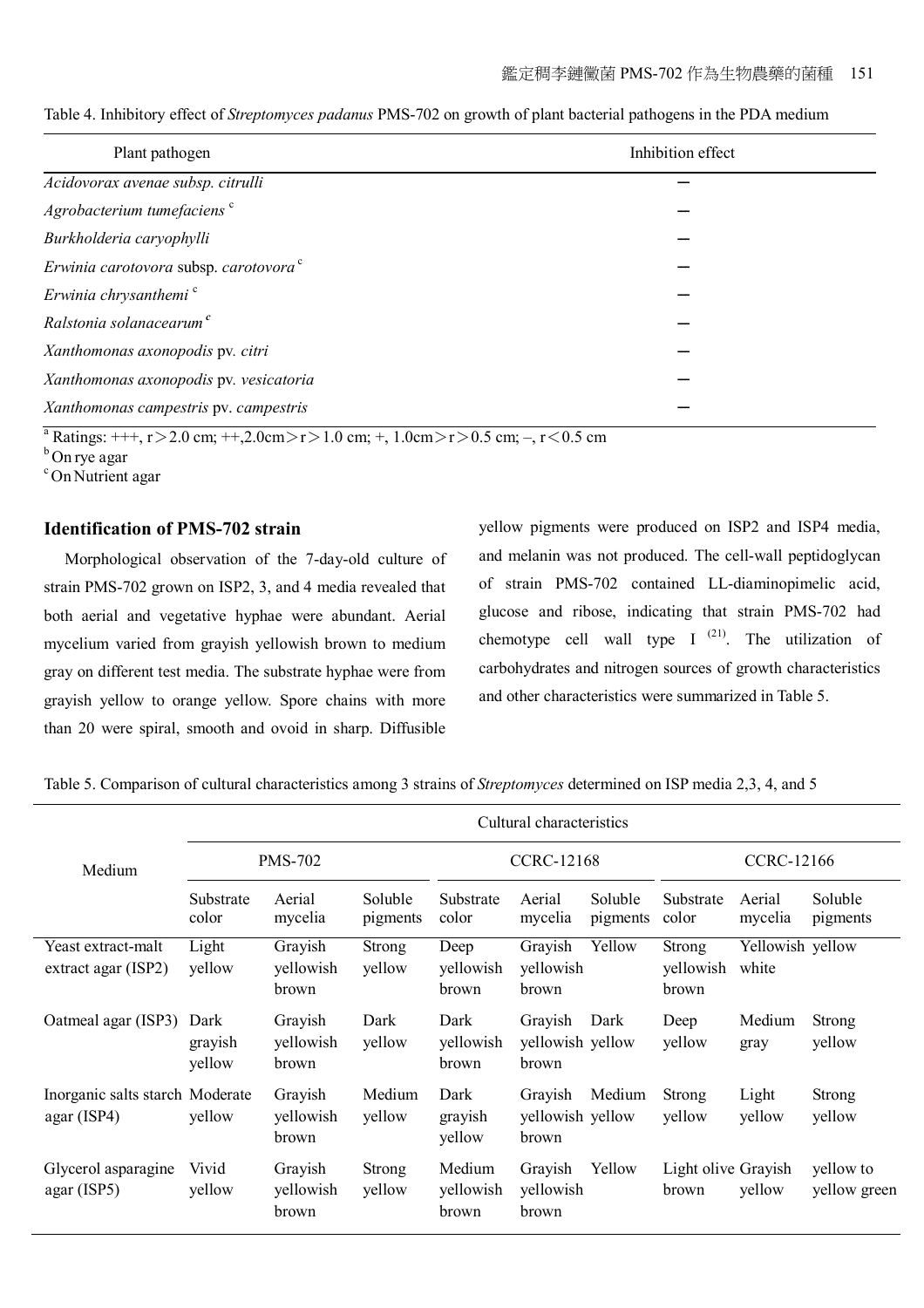### 152 植物病理學會刊 第 22 卷 第 2 期 2013

The full 16S rDNA sequence of strain PMS-702 was compared to that of *Streptomyces* species in the GenBank database. The strain PMS-702 was identical to *S*. *padanus* CCRC-12168 deposited previously in GenBank (accession number: AF455813), sharing 100% similarity. Based on the combination of phenotypic, physiological and biochemistry (Table 6) and genotypic data, we propose strain PMS-702 as a strain of *Streptomyces padanus* (6, 15, 39 ) .

Table 6. Comparison of physiology and biochemistry of *Streptomyces* sp*.* strain PMS-702, *S. padanus* strain CCRC-12168 and *S. galbus* strain CCRC-12166

| Substrate              | Cultural characteristics |                   |                   |  |  |  |
|------------------------|--------------------------|-------------------|-------------------|--|--|--|
|                        | <b>PMS-702</b>           | <b>CCRC-12168</b> | <b>CCRC-12166</b> |  |  |  |
| L-arabinose            | $-$ *                    | —                 | —                 |  |  |  |
| Cellulose              |                          |                   |                   |  |  |  |
| Esculin                | ┿                        | $^{+}$            | $^{+}$            |  |  |  |
| D-fructose             | $+$                      |                   | $+$               |  |  |  |
| D-glucose              | $\boldsymbol{+}$         | $+$               | $+$               |  |  |  |
| <i>i</i> -inositol     |                          |                   | $+$               |  |  |  |
| D-mannitol             | ┿                        | $+$               | $+$               |  |  |  |
| Potassium nitrate      |                          |                   |                   |  |  |  |
| Raffinose              |                          |                   |                   |  |  |  |
| Rhamnose               |                          |                   |                   |  |  |  |
| Salicin                |                          |                   |                   |  |  |  |
| Sucrose                |                          |                   |                   |  |  |  |
| Urea                   |                          |                   | $+$               |  |  |  |
| Xylose                 | $+$                      | $^{+}$            | $+$               |  |  |  |
| Decomposition of:      |                          |                   |                   |  |  |  |
| Adenine                | $+$                      | ND                | ND                |  |  |  |
| Casein                 | $\ddag$                  | ND                | <b>ND</b>         |  |  |  |
| Hippurate              |                          | ND                | N <sub>D</sub>    |  |  |  |
| Hypoxanthine           | $\bm{+}$                 | ND                | <b>ND</b>         |  |  |  |
| <b>Starch</b>          |                          | ND                | <b>ND</b>         |  |  |  |
| Tyrosine               |                          | ND                | N <sub>D</sub>    |  |  |  |
| Xanthine               |                          | ${\rm ND}$        | ND                |  |  |  |
| Production of:         |                          |                   |                   |  |  |  |
| Chitinase              | $+/-$                    | ND                | ND                |  |  |  |
| $\beta$ -1,3-glucanase | $\overline{+}$           | ND                | <b>ND</b>         |  |  |  |
| Lysozyme resistance    |                          |                   | ND                |  |  |  |
| Melanin                |                          |                   | $+$               |  |  |  |
| Nitrate reductase      |                          |                   | <b>ND</b>         |  |  |  |

 $*+$ : positive; -: negative;  $+/-$ : indeterminate reaction; ND: not detected

## **Biomass of** *S. padanus* **PMS-702 in different nutrient media**

 The six media were selected for growth of *S*. *padanus* PMS-702. Biomass of *S. padanus* PMS-702 strain varied among different nutrient media. After incubation for 7 days, biomass of *S*. *padanus* PMS-702 in SMG cultures significantly higher than those in the other media. When the culture period were prolonged to 14 days, the growth of *S*. *padanus* PMS-702 in GMM cultures were the highest, with 12 mg per milliliter, compared to SMG cultures.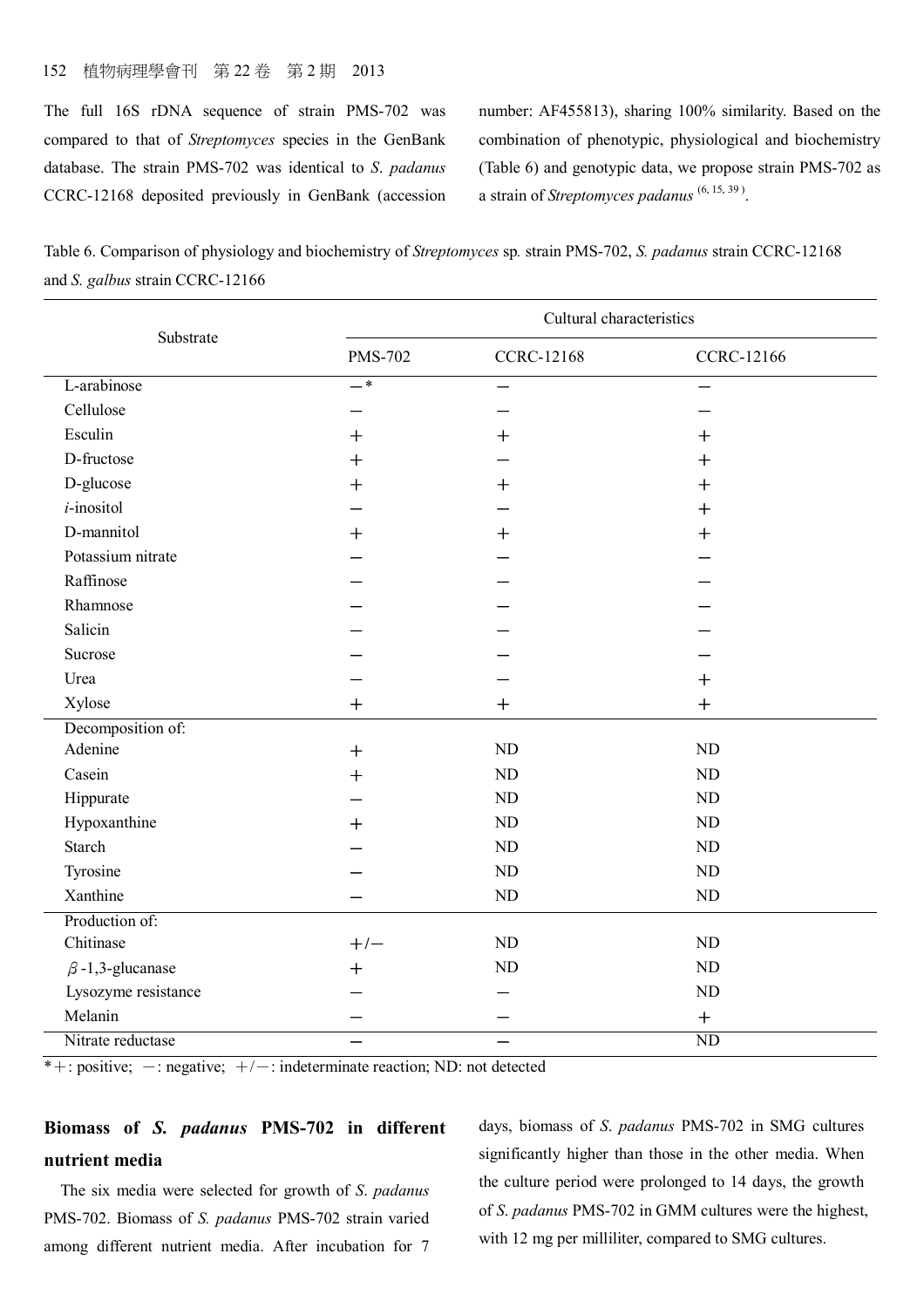# **Effect of** *S. padanus* **PMS-702 crude culture filtrate on spore germination of** *F. oxysporum* **f. sp.** *cubense*

 The antifungal activity of crude culture filtrate of S. padanus PMS-702 from SMG liquid cultures was evaluated using *F. oxysporum* f. sp. *cubense*. The cavity slide assay method indicated that 7- and 14-day-old SMG filtrates (ten times dilute) were most effective inhibiting the spore germination of *F. oxysporum* f. sp. *cubense* by 100% and 68.62%, respectively. However, MCB filtrates regardless of incubation days did not inhibit the spore germination of *F. oxysporum* f. sp. *cubense* (Fig. 1).



Fig. 1. Inhibitory effect of the diluted culture filtrate of *Streptomyces padanus* PMS-702 on spore germination in *Fusarium oxysporum* f. sp. *cubense*, grown in six different media for 7 and 14 days. (Note: GMM, Glucose-Molasses medium; GSG, Glucose-Soybean meal-Glycerol Broth; MCB, Modified Chitin Broth; SFC, Soybean meal-Fish meal-Chitin Broth; SMG, Soybean meal-Glucose Broth; TYG, Tryptone-Yeast extract-Glucose Broth.

# **Application of** *S. padanus* **PMS-702 for control of plant diseases**

 Results of bioassay experiments in the greenhouse and laboratory tests showed that the severities of lettuce brown spot, mango anthracnose, Chinese cabbage anthracnose, peach fruit rot and orange green mold were significantly reduced by the culture filtrate of *S*. *padanus* PMS-702 fermented in SMG cultures at 100- to 300-fold dilution. The severity of lettuce brown spot, mango anthracnose, Chinese cabbage anthracnose, peach fruit rot and orange green mold was reduced respectively to 12.5-18.8%, 12.5-16.7%, 25%, 5.6%-11.1% and 19-20% by spray-inoculated treatment with culture filtrate of *S*. *padanus* PMS-702 compared to 100% of the control (Fig. 2, Table 7).



Fig. 2. Effect of the culture broth of *Streptomyces padanus* PMS-702 grown in soybean meal glucose broth for 7 days on control of four plant diseases *in vivo*. A, Treatment (left): Inhibition of mango anthracnose with 100-fold dilution of PMS-702 culture broth after inoculation with *Colletotrichum gloeosporioides*, Control (right): no treatment. B, Treatment (left): control of Chinese cabbage anthracnose with 300-fold dilution of PMS-702 broth after inoculation with *C. higginsianum*, Control (right): no treatment. C and D, Treatment (left): Inhibition of citrus green mold and peach fruit rot of harvest practices applied with 300-fold dilution of PMS-702 culture broth before inoculation with *Penicillium digitatum* and *Phytophthora citrophthora*, respectively, Control (right): no treatment.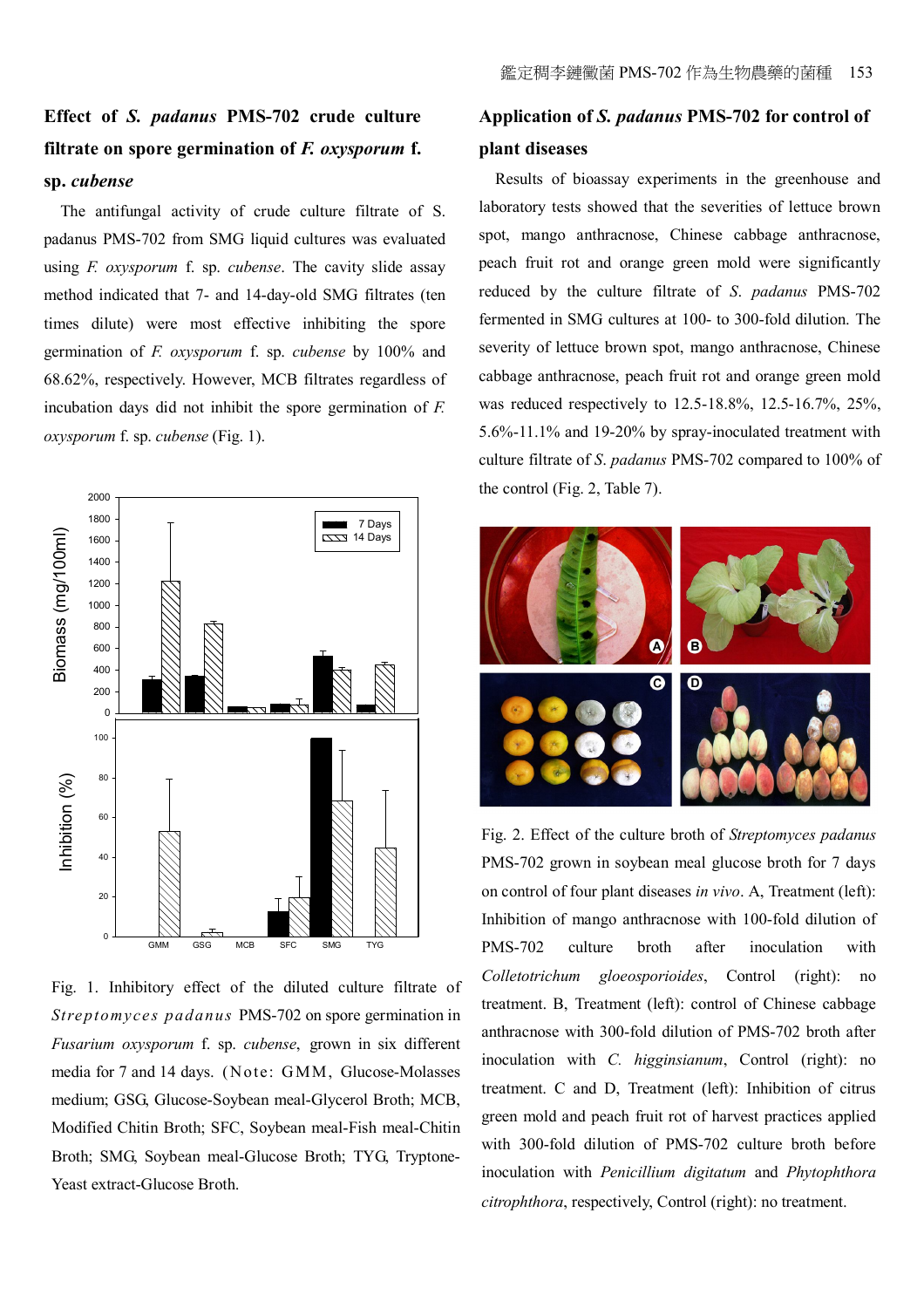|                                      | Host            | Disease severity $(\% )$ |        |                |                    |  |  |
|--------------------------------------|-----------------|--------------------------|--------|----------------|--------------------|--|--|
| Plant pathogens                      |                 |                          | Test I |                | Test II            |  |  |
|                                      |                 | <b>PMS-702</b>           | Check  | <b>PMS-702</b> | Check              |  |  |
| Acremonium lactucum                  | Lettuce         | 12.5A <sup>T</sup>       | 100.0B | 18.8a          | 100.0 <sub>b</sub> |  |  |
| Colletotrichum higginsianum          | Chinese cabbage | 25.0A                    | 91.7B  | 25.0a          | 91.7 <sub>b</sub>  |  |  |
| Colletotrichum gloeosporioides Mango |                 | 16.7A                    | 100.0B | 12.5a          | 100.0 <sub>b</sub> |  |  |
| Phytophthora citrophthora            | Peach fruit     | 11.1A                    | 100.0B | 5.6a           | 100.0 <sub>b</sub> |  |  |
| Penicillium digitatum                | Orange fruit    | 20.0A                    | 100.0B | 19.4a          | 100.0 <sub>b</sub> |  |  |

Table 7. Effect of cultural filtrate of *Streptomyces padanus* PMS-702 on control of plant diseases *in vivo*

<sup>1</sup>Means ( $n=3$ ) in each raw followed by the same letter are not significantly different at P= 0.05 based on Student's t-test.

## **DISCUSSION**

Actinomycetes are a widespread group of microorganisms (38). Some species are capable of infecting plants and animals and causing disease in humans, livestock and crops. However, they are also the main producers of industrial and medical antibiotics  $(12)$ . Actinomycetes display radial growth on culture media. They are able to develop mycelia, spores, sporangia and sporangiospores in the same way as fungi. Because of these characteristics, actinomycetes are also known as ray fungi, and have been classified by some as fungi. By the mid twentieth century it was known that they were Gram positive, had no nuclear membrane and were prokaryotic. Classic actinomycetes have substrate mycelia, and develop aerial mycelia on the vegetative mycelia, develop spores directly (*Micromonospora*), or develop sporangia (*Actinoplanes*). Single spores (*Thermoactinomyces*), bispores (*Microbispora*) or multiple spores in spiral chains (*Streptomyces*) can develop on aerial mycelia. There is also one genus of actinomycetes of which the mycelia can break off and form spheroidal or rod-shaped clusters, e.g. *Nocardia*, *Mycobacterium,* and *Rhodococcus.* The evolution of this genus is similar to that of fungi, and they are known as preactinomycetes<sup>(21, 32)</sup>.

In the 1950s and 60s actinomycetes were classified primarily according to their shape, physiological and biochemical characteristics. In the 1970s chemotaxonomy

and numerical taxonomy were used to reclassify the group and to establish new genera. There are now over 60 genera which have been published in the literature, but only 50 or so of these had been officially recognized in by 1989. The Society for Actinomycetes Japan<sup> $(26)$ </sup> has defined 8 groups based on the fragmentation of mycelia and the different forms of spore development. In recent years, with the development of molecular biology, DNA-DNA hybridization, DNA-rRNA hybridization and 16S rDNA base sequencing have become important techniques in the classification of actinomycetes.

The cell walls of PMS-702 contained L-diaminopimelic acid (L-DAP); cells contained no unusual sugars; the chemotype was IC. This showed that PMS-702 was a *Streptomyces*. It flourished and developed spores on International *Streptomyces* Project Media (ISP) 2, 3 and 4. On ISP2 and ISP4 media, it produced a yellow pigment, but no melanin. Actinomycetes DNA has a G+C content of over 50 mol%, and their 16S rRNA are phylogenically very similar. Some scholars believe that organisms whose phenotype, DNA or 16S rRNA are more than 95% similar should be classed as a single species  $(18)$ . The PMS-702 strain had a 100% match to *S. padanus* CCRC-12168 deposited in GenBank when a 1520bp 16S rRNA comparison was carried out. Meanwhile, its physiological and biochemical characteristics were closer to those of *S. padanus*. Therefore, PMS-702 was confirmed as *Streptomyces padanus* Baldacci. *et al* <sup>(33)</sup>.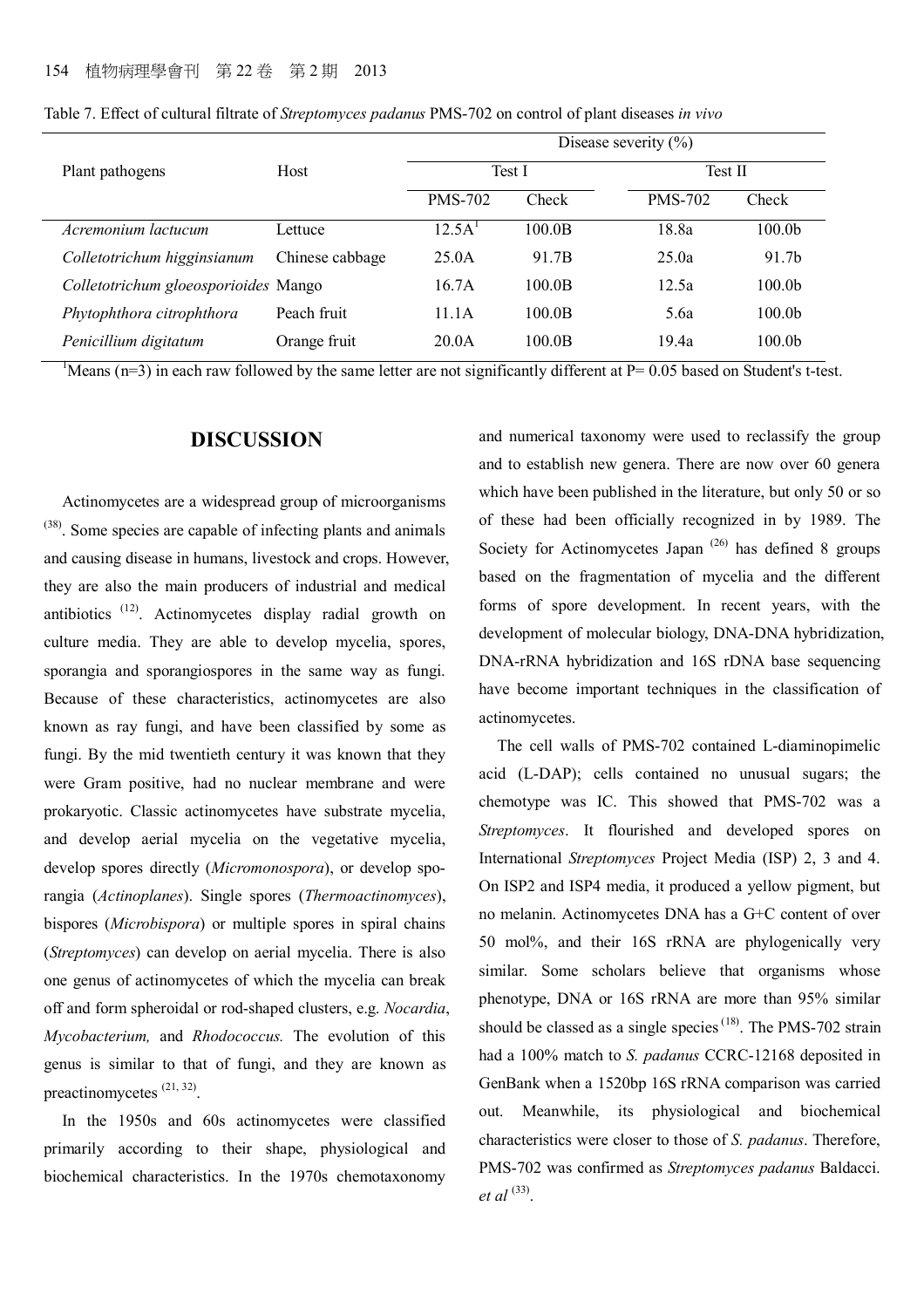Microbiological agents and additives can have an effect on the lifespan and disease resistance of other microorganisms, and can also affect the development of crops  $(11)$ . Adjusting the use of biological agents to meet the requirements of the specific time and place of usage, and integrating biological agents into a complete disease biocontrol system, is a crucial stage in the development of biological agents for agricultural use  $(9)$ . In order to effectively use *S*. *padanus* strain PMS-702 as a biological disease control agent, it is necessary to discuss what substrates are suitable for its growth. To this end, the research for this paper included the culturing of PMS-702 in 6 different media broths. SMG, based on soybean flour, was the best cultures for the growth of *S*. *padanus* PMS-702. Using *F*. *oxysporum* f.sp. *cubense* to assess the inhibitory effectiveness of PMS-702, result showed that the filtrate of 7- to 14-day-old cultures of PMS-702 in SMG cultures was the most effective against spore germination of the pathogen.

Many of the metabolic by-products of actinomycetes have antibiotic properties (38). The complete spectrum of the *S. padanus* PMS-702 fermentation contains OD<sub>320</sub>, OD<sub>337</sub>,  $OD_{340}$  and  $OD_{357}$  in the invisible part and  $OD_{440}$  in the visible portion of the spectrum. This suggests that it may contain macrolide antibiotics (28). Spores of *F*. *oxysporum* f.sp. *cubense* examined under the microscope were swollen or burst after being treated with the filtrate from PMS-702 fermentation. Results indicated that filtrate contained some element capable of rupturing spores. Most polyene macrolide fermentations require a high concentration of glucose  $(7-9.5%)$  as the carbon source  $^{(23)}$ . However, in experiments were too high a concentration of glucose used, the production of candidin was actually inhibited <sup>(19)</sup>. Glucose and polyene macrolide production are linked in carbon source metabolic control. Actinomycin is only produced after glucose has been absorbed by *Streptomyces*, so a low glucose concentration (5-15 mg/ml) stimulated the production of this polyene macrolide. However, when the glucose has been completely used up, ceases are produced $(23)$ . Soybean flour is easily available and is a rich source of nutrition, and so is commonly used in microbiological fermentation <sup>(24)</sup>. The soybean flour used in this experiment was full fat soybean

flour, containing 42.68% crude protein, 20% fats (including unsaturated fats such as omega oils), 5.32% fiber, 5.0% crude ash and 27% carbohydrate. It provides a conducive environment for bacteria during the growth phase and the antibiotic production phase with its high nutritional content and its slow rate of dissolution in water. This makes it an excellent nitrogen substrate for use in the production of polyene macrolides  $(19)$ . Half a century ago McCarthy  $(25)$  and others had noted that the addition of soya oil increased the production of fungichromin. The SMG medium used in this research contained an appropriate balance of soybean flour and glucose to promote the production of metabolic by-products by PMS-702.

SMG was used to ferment PMS-702 on a large scale. The resulting fermentation was conducted for antagonism against several plant pathogens. In addition, the results of disease control assays showed that *S. padanus* PMS-702 was effective in inhibiting foliar diseases development caused by *Acremonium lactucum, Colletotrichum gloeosporioides, C. higginsianum* and protected peaches and mandarins from infection by *Penicillium digitatum* and *Phytophthora citrophthora.* The results of this study suggested that *S. padanus* PMS-702 could be developed into a bioprotectant for control of fungal crop diseases.

#### **ACKNOWLEDGMENTS**

This research was funded by the National Science council (NSC92-2317-B-005-014; NSC-101-2911-1- 005-301) and the Ministry of Education, Taiwan, R.O.C. under the ATU plan. The authors thank Dr. Li-Ling Liao for her help in DNA sequencing work and Mr. Chih-Hung Chen for his assistance during this study.

## **LITERATURE CITED**

1. Altschul, S. F., Thomas L. M., Alejandro A. S., Jinghui Z., Zheng Z., Webb M., and David J. L. 1997. Gapped BLAST and PSI-BLAST: a new generation of protein database search Programs. Nucleic Acids Res.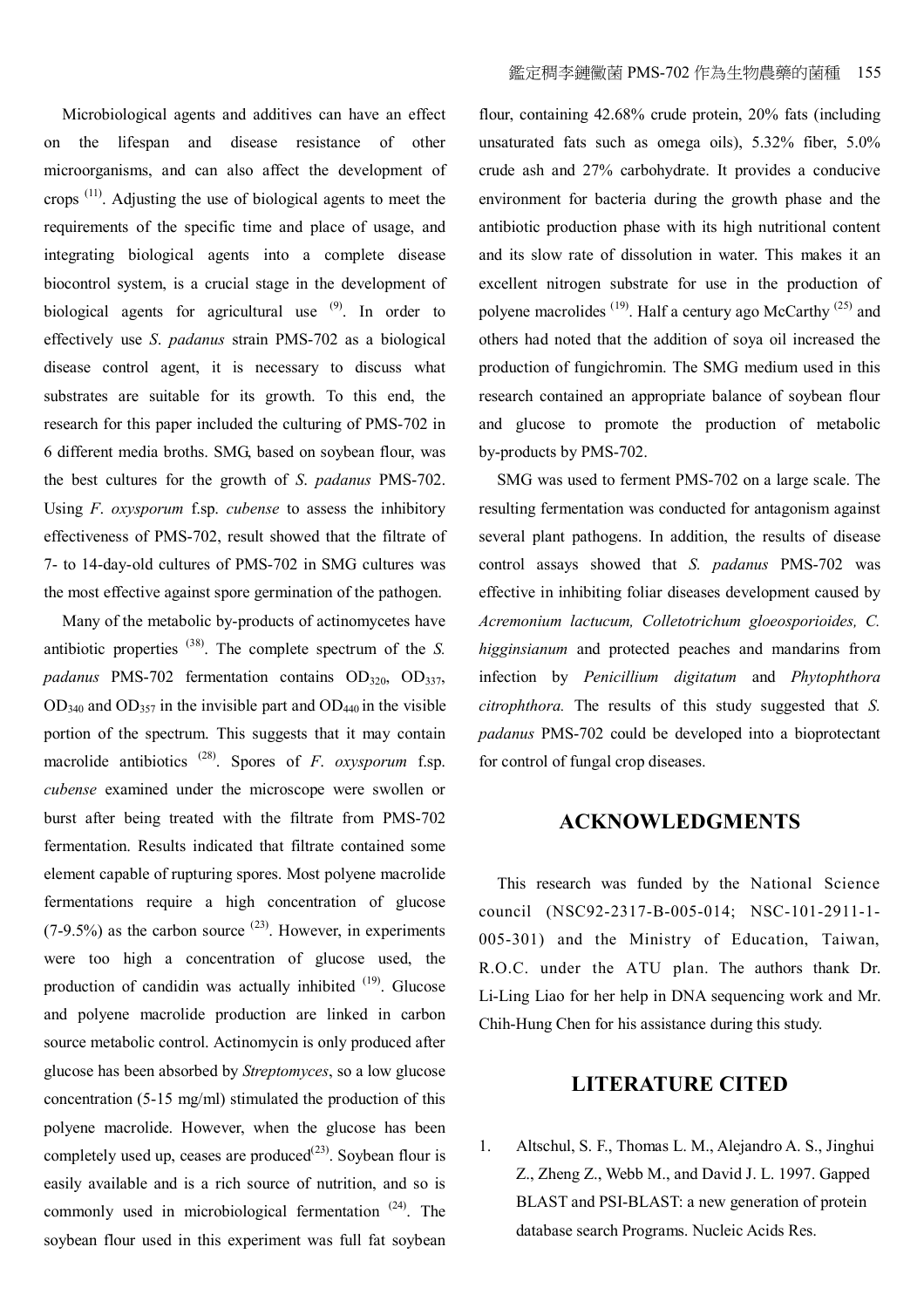25:3389-3402.

- 2. Axelrood, P. E. 1991. Biological control of plant pathogens: principles and strategies. in: Proceedings of the First Meeting of IUFRO Working Party S2.07-09 (Diseases and Insects in Forest Nurseries). J. R. Sutherland and S. G. Glover eds., Victoria, B. C.: Forestry Canada, Pacific Forestry Centre, Rept. BC-X-331: 127-132.
- 3. Baker, R. 1968. Mechanisms of biological control of soil-borne pathogens. Annu. Rev. Phytopathol. 6:263-294.
- 4. Baker, K. F. 1987. Evolving concepts of biological control of plant pathogens. Annu. Rev. Phytopathol. 25:67-85.
- 5. Baker, K. F., and Cook, R. J. 1974. Biological Control of Plant Pathogens. W. H. Freeman & Company, San Francisco. 433pp.
- 6. Baldacci, E., Farina, G., Piacenza, E., and Gabbri, D. 1968. Description of *Streptomyces padanus* sp. nov. and emendation of *Streptomyces xantophaeus*. Giorn. Microbiol. 16:9-16.
- 7. Bochow, H. 1989. Use of microbial antagonists to control soilborne pathogens in greenhouse crops. Acta Hortic. 255:271-280.
- 8. Campbell, R. 1989. Biological Control of Microbial Plant Pathogens. University Press. Cambridge, USA. 218pp.
- 9. Cook, R. J. 1993. Making greater use of introduced microorganisms for biological control of plant pathogens. Annu. Rev. Phytopathol. 31:53-80.
- 10. Copping, L. G. 1998. The Biopesticide Manual. British Crop Protection. Surrey, UK. 333pp.
- 11. Deacon, J. W. and Berry, L. A. 1993. Biocontrol of soilborne plant pathogens: concepts and their application. Pestic. Sci. 37:417-426.
- 12. Dickinson, J. M., Hanson, J. R., and Truneh, A. 1995. Metabolites of some biological control agents. Pestic. Sci. 44: 389-393.
- 13. Fravel, D. R. 1988. Role of antibiosis in the biocontrol

of plant diseases. Annu. Rev. Phytopathol. 26:75-91.

- 14. Hall, F. R., and Menn, J. J. 1999. BioPesticides- Use and Delivery. Humana Press, NJ. 626pp.
- 15. Hansen, M. C., Tolker-Nielsen, T., Givskov, M., and Molin, S. 1998. Biased 16S rDNA PCR amplification caused by interference from DNA flanking the template region. FEMS Micro. Eco. 26:141-149.
- 16. Hayakawa, M and H. Nonomura, 1993. An Image Database for the Identification Actinomycetes. The Society for Actinomycetes Japan, Tokyo. 130 pp.
- 17. James, W. C. 1971. A Manual of Assessment Keys for Plant Diseases. The American Phytopathological Society Preaa. 37pp.
- 18. Jiang C. L. , L. H. Xu and Z. X. Xu 1995. Fang Xian Jun Fen Lei Syue (Actinomycetes Taxonomy), Yunnan Da Xue Chu Ban She (Yunnan University Press), 237pp.
- 19. José, A. G., Paloma, L., and Juan, F. M. 1984. The polyenes: properties, biosynthesis, and fermentation. Pages 513-529 *in:* Biotechnology of Industrial Antibiotics. Vandamme, E. J. ed. Marcel Dekkerm, Inc. New York.
- 20. Lawson, R. H.; Dienelt, N. M. 1989. A natural end closes in on damping-off diseases. Greenhouse Manager 8:l53-l56.
- 21. Lechevalier, M. P., and Lechevalier, H. A. 1980. The chemotaxonomy of Actinomycetes. Pages 227-291 *in*: Actinomycetes Taxonomy 6. A. Dietz, and D. W. Thayer eds. The Society for Industry Microbiology Press VA
- 22. Lisansky, S. G. 1995. Biopesticides. Vol.1 & 2. 4th ed. CPL Scientific Limited. UK. 396pp.
- 23. Martin, J. F., and McDaniel, L. E. 1977. Production of polyene macrolide antibiotics. Adv. Appl. Microbiol.  $21:1-52$ .
- 24. Martin J. F. and Demain A. L. 1980. Control of antibiotic biosynthesis. Microbiol. Rev. 21:1-52.
- 25. McCarthy, F. J., Fisher, W. P., Charney, J., and Tytell, A. A. 1955. Effects of oils and fatty acids on the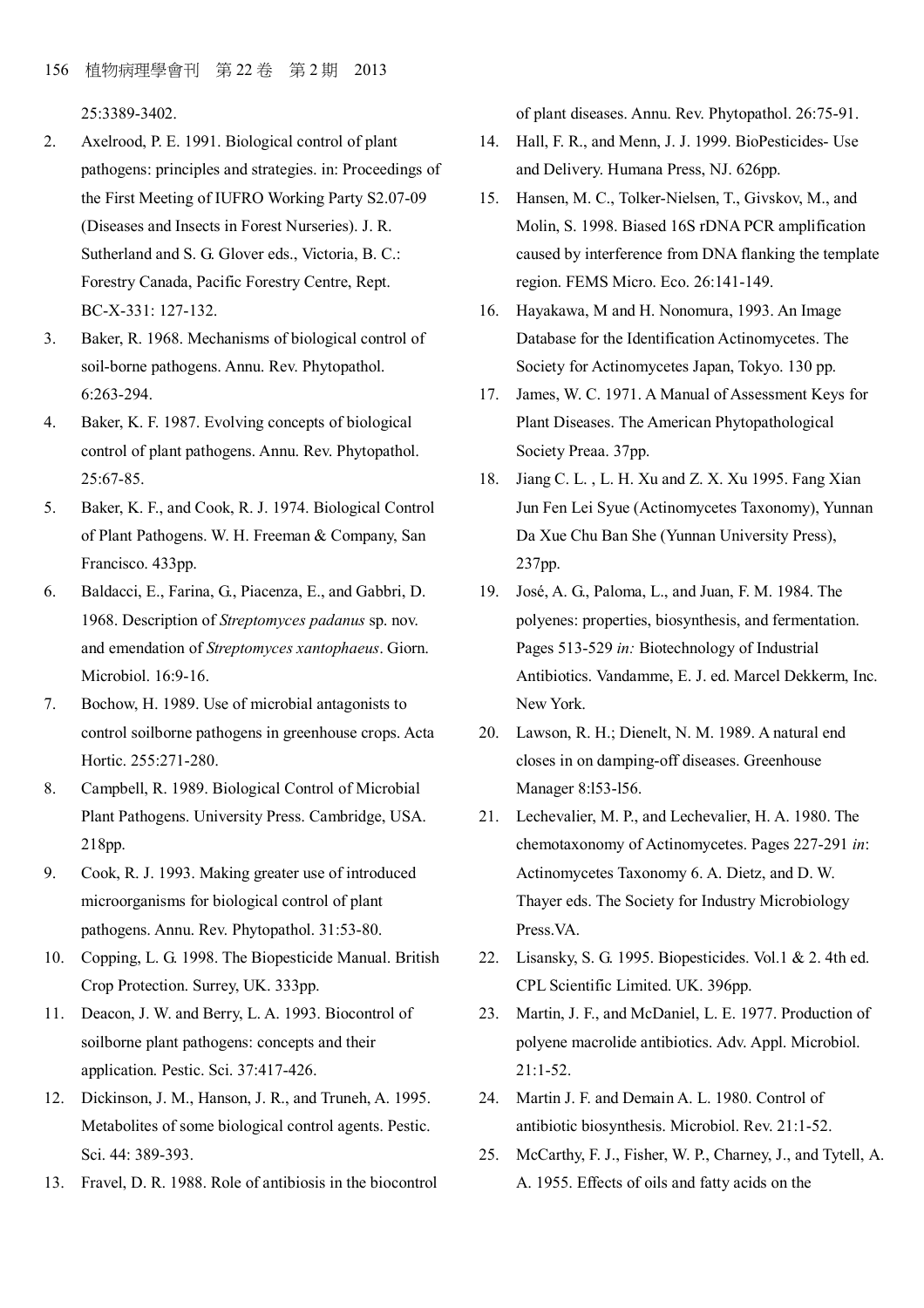production of fungichromin. Antibiot. Annu. 719-723.

- 26. Miyadoh, S. 1997. Atlas of Actinomycetes. Asakura Publishing Cd., Ltd. Tokyto, JP. 223pp.
- 27. Nonomura, H. 1974. Key for classification and identification of 456 species of the Streptomycetes include in ISP. J. Ferment. Technol. 52:78-92.
- 28. Õmura, S.; Tanaka, H. 1984. Production, structure and antifungal activity of polyene macrolides. Pages 351-424 *in*: Macrolide Antibiotics: Chemistry, Biology and Practice, S. Õmura ed., Boca Raton, Academic Press, Florida.
- 29. Paulitz, T. C., and Belanger, R. R. 2001. Biological control in greenhouse system. Annu. Rev. Phytopathol. 39:103-133.
- 30. Rodgers, P. B. 1993. Potential of biopesticides in agriculture. Pestic. Sci. 39:117-129.
- 31. Ronald, M. A. 1996. Handbook of Microbiological Media. CRC Press, Inc. Florida. 1712 pp.
- 32. Seino, A . 1985. Identification Manual of Actinomycetes, The Society for Actinomycetes Japan, Tokyo. 344 pp.
- 33. Shih, H. D. 2003. Control of Crop Diseases with *Streptomyces padanus* PMS-702 and Identification of Fungichromin as Its Major Antifungal Metabolite Related to Suppress Plant Pathogens. Doctoral Dissertation of National Chung Hsing University. Taichung, 151 pp. (in Chinese).
- 34. Suzui, T. 1992. Biological control of soilborne diseases

with antagonistic microbes. Pages 55-76 *in*: New Biopesticides Proceedings of the Agricultural Biotechnology Symposium. S. U. Kim ed., The Research Center for New Bio-Materials in Agriculture. Suweon, Korea.

- 35. Tsao, P. H., Leben, C., and Keitt, G. W. 1960. An enrichment method for isolating actinomycetes that produce diffusible antifungal antibiotics. Phytopathology 50:88-89.
- 36. US Environmental Protection Agency. 2002. Biopesticide Products by Ingredient. Washington, DC. 26pp.
- 37. Williams, S. T., Goodfellow, M. and Alderson, G. 1989. Genus *Streptomyces*. Pages 2452-2492. *in:* Bergey's Manual of Systematic Bacteriology Vol. 4. S. T. Williams, M. E. Sharpe, and J. G. Holt, (eds.), Williams & Wilkins. Baltimore.
- 38. Waksman, S. A. 1967. The Actinomycetes. The Ronald Press Company. Tokyo. 280 pp.
- 39. Yan C. C. 1992. Fang Sian Jun De Fen Lei He Jian Ding (Classification and Identification of Actinomycetes), Ke Syu Chu Ban She (Science Press), Beijing. 1404 pp.